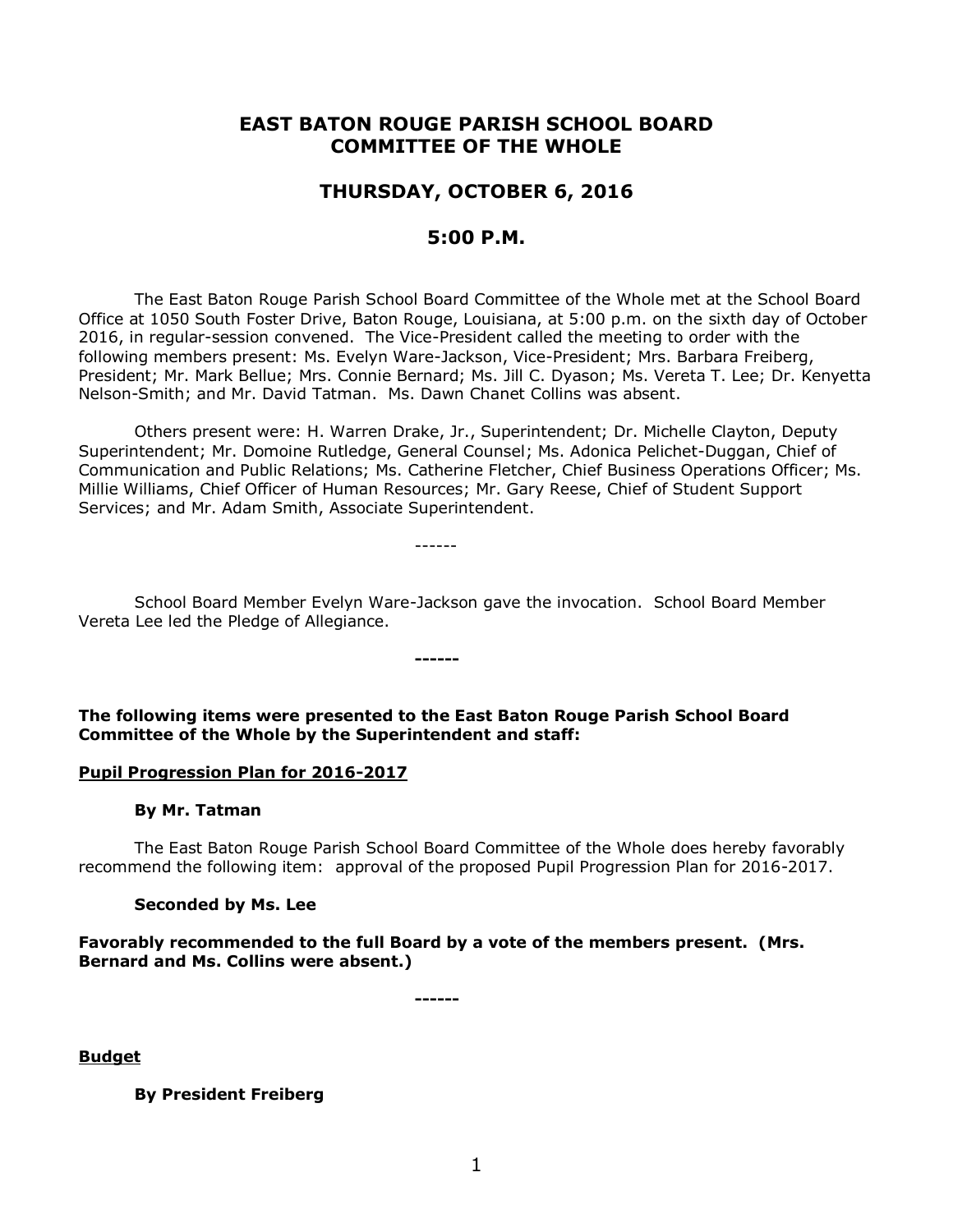The East Baton Rouge Parish School Board Committee of the Whole does hereby favorably recommend the following item: approval of the 2016-2017 Positive Behavior Intervention and Support Program Budget (PBIS).

### **Seconded by Mr. Bellue**

### **Favorably recommended to the full Board by a vote of the members present. (Mrs. Bernard and Ms. Collins were absent.)**

**------**

### **Grants**

### **By Mrs. Freiberg**

The East Baton Rouge Parish School Board Committee of the Whole does hereby favorably recommend the following item: approval of the following grants:

- a) LOSFA Field Outreach Services (LFOS) Sub-Grant award and contract with the Louisiana Board of Regents in the amount of \$139,400.00. The grant will provide financial and programmatic support in building a college-going culture to the following schools: Broadmoor High (\$28,970.00), Glen Oaks High (\$17,272.50), Scotlandville Magnet High (\$28,925.00), Tara High (\$21,992.50), Woodlawn High (\$23,320.00), McKinley Middle Magnet (\$4,830.00), Park Forest Middle (\$4,830.00), Southeast Middle (\$4,830.00), and Scotlandville Middle Pre-Engineering Magnet (\$4,430.00).
- b) Verizon Innovative Learning Design-Thinking program grant in the amount of \$20,000.00 to provide teachers at McKinley High School with unique training opportunities designed to foster classroom innovation, entrepreneurship, and digital literacy.
- c) Batters Up USA Equipment grants in the amount of \$2,261.00. The grants will provide softball equipment for the following seven (7) schools that were relocated due to the flood: Glen Oaks Park Elementary, Greenbrier Elementary, Park Forest Elementary, Howell Park Elementary, Twin Oaks Elementary, Brookstown Middle, and Park Forest Middle.
- d) 2016 Soft-Stick Equipment grant. This grant will provide lacrosse equipment from US Lacrosse to the following schools: Glen Oaks Park Elementary, Greenbrier Elementary, Park Forest Elementary, Howell Park Elementary, Twin Oaks Elementary, Brookstown Middle, and Park Forest Middle.
- e) New Orleans Jazz & Heritage Foundation's 2016-2017 Community Partnership Grant in the amount of \$4,000.00. Park Forest Middle will receive \$2,000.00 for the purchase of band supplies and materials. Woodlawn High's Band will receive \$2,000.00 towards the purchase of an 18-foot trailer.

#### **Seconded by Ms. Lee**

**Favorably recommended to the full Board by a vote of the members present. (Ms. Collins was absent.)**

**------**